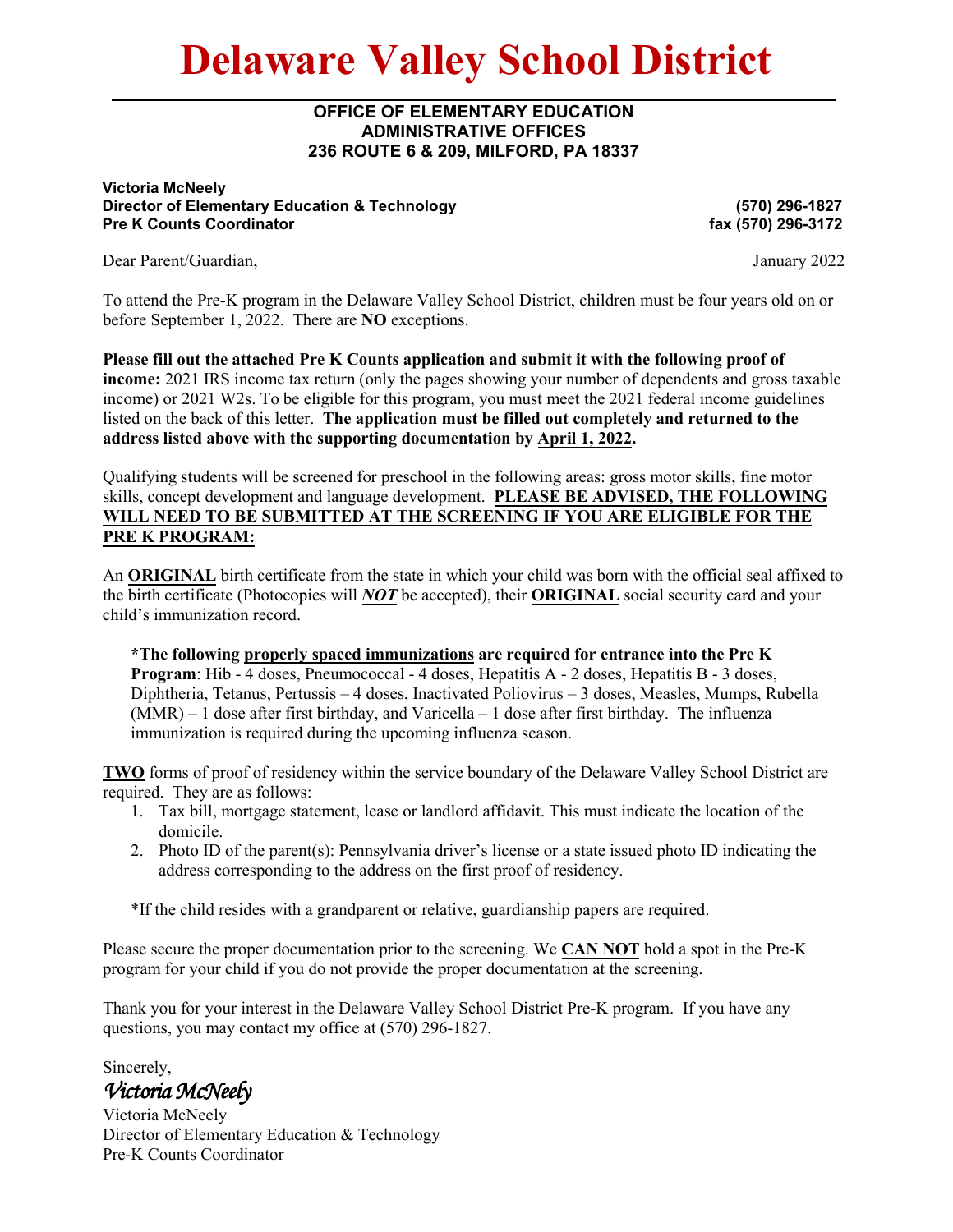### 2022 Federal Poverty Level Guidelines

| <b>Family Size</b>     | 100%     | 300% (Pre-K Counts Eligible)                |  |  |
|------------------------|----------|---------------------------------------------|--|--|
|                        | \$13,590 | \$40,770                                    |  |  |
| $\overline{2}$         | \$18,310 | \$54,930                                    |  |  |
| 3                      | \$23,030 | \$69,090                                    |  |  |
| 4                      | \$27,750 | \$83,250                                    |  |  |
| 5                      | \$32,470 | \$97,410                                    |  |  |
| 6                      | \$37,190 | \$111,570                                   |  |  |
| 7                      | \$41,910 | \$125,730                                   |  |  |
| 8                      | \$46,630 | \$139,890                                   |  |  |
| <b>Each Additional</b> | +\$4,720 | +\$14,160 for each additional family member |  |  |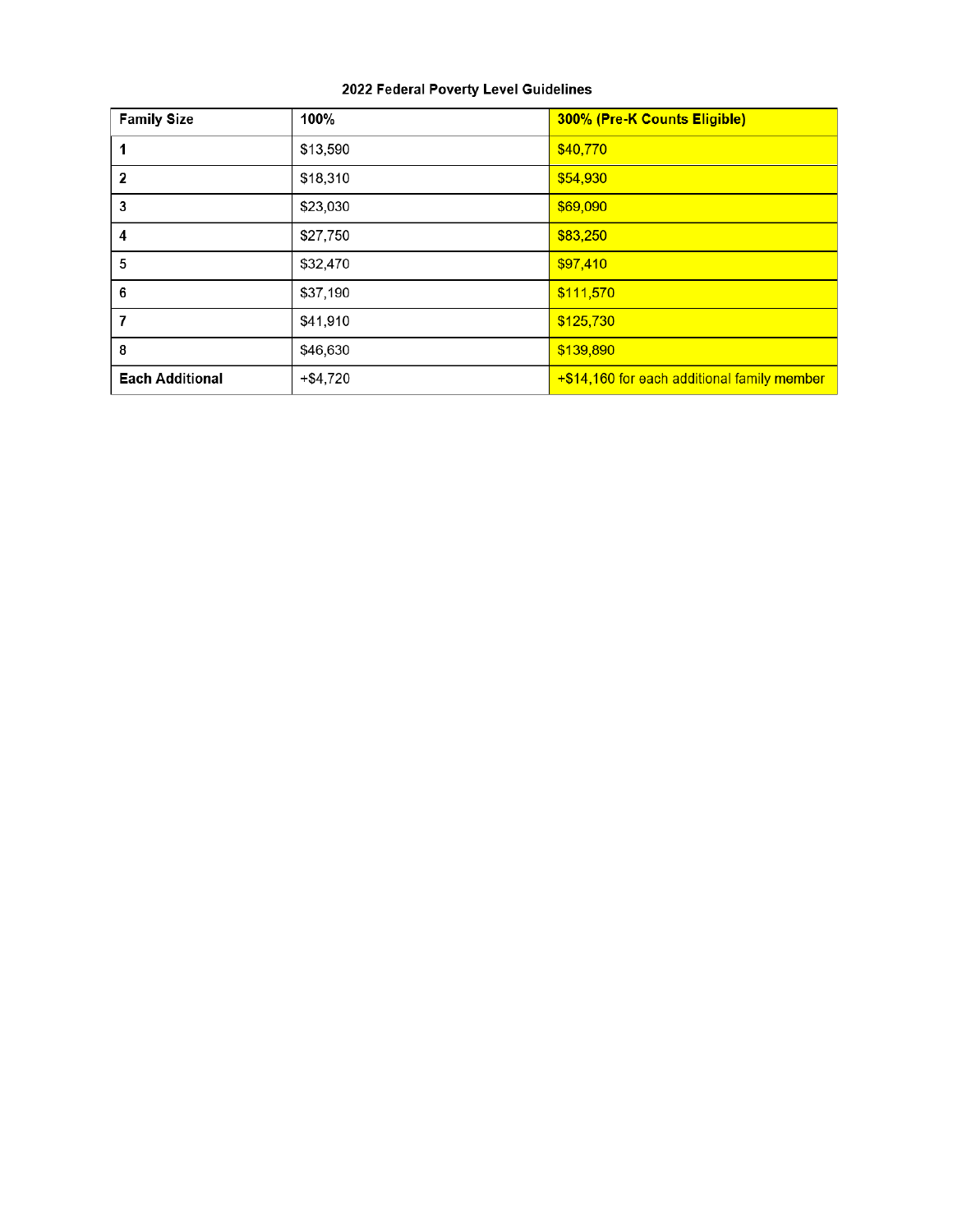# **2022-2023 Delaware Valley School District**

# **PA Pre-K Counts Application**

(This information is confidential to the PA Pre-K Counts program)

| Last Name (Child)                                      | <b>First Name (Child)</b>             |                                        | <b>Middle Initial</b>             |  |
|--------------------------------------------------------|---------------------------------------|----------------------------------------|-----------------------------------|--|
|                                                        |                                       |                                        |                                   |  |
| <b>Street Address</b>                                  |                                       | County                                 |                                   |  |
|                                                        |                                       |                                        |                                   |  |
|                                                        |                                       | <b>Development</b>                     |                                   |  |
| City                                                   |                                       | <b>State</b>                           | <b>Zip Code</b>                   |  |
|                                                        |                                       | PA                                     |                                   |  |
| <b>School District of Residence:</b>                   |                                       | <b>Delaware Valley School District</b> |                                   |  |
| Campus that serves your residence (please circle one): |                                       |                                        |                                   |  |
| <b>Dingman-Delaware Primary</b>                        | <b>Shohola Elementary</b>             |                                        | <b>Delaware Valley Elementary</b> |  |
|                                                        |                                       |                                        |                                   |  |
| <b>Home Phone</b>                                      | <b>Work Phone</b>                     |                                        | <b>Email Address</b>              |  |
|                                                        |                                       |                                        |                                   |  |
|                                                        |                                       |                                        |                                   |  |
| Child's Date of Birth                                  | <b>Child's Social Security Number</b> |                                        |                                   |  |
|                                                        |                                       |                                        | $\Box$ Male<br>$\Box$ Female      |  |
|                                                        |                                       |                                        |                                   |  |
| <b>Ethnicity (optional)</b>                            |                                       | <b>Primary Language</b>                |                                   |  |
| Hispanic                                               |                                       | $\Box$ English                         |                                   |  |
| $\Box$ Non-Hispanic                                    |                                       | $\Box$ Spanish                         |                                   |  |
| $\Box$ Not Applicable                                  |                                       | $\Box$ Other                           |                                   |  |
|                                                        |                                       |                                        | (please specify)                  |  |
| Race (optional)                                        |                                       |                                        |                                   |  |
| <b>Black or African American</b>                       |                                       |                                        | American Indian or Alaskan        |  |
| Asian                                                  |                                       | White                                  |                                   |  |
| Native Hawaiian or Pacific                             |                                       | Other                                  |                                   |  |
| Not Applicable                                         |                                       |                                        |                                   |  |

| Last Name (Parent or Legal Guardian):   First Name (Parent or Legal | Guardian): | Gender:        |
|---------------------------------------------------------------------|------------|----------------|
| <b>Bate of Birth</b>                                                |            | Male<br>Female |

| <b>Relationship to Child</b> | (Select)          |
|------------------------------|-------------------|
| Father                       | $\Box$ Biological |
| Mother                       | $\Box$ Foster     |
| Guardian                     | $\Box$ Adoptive   |
| Other                        | Other<br>П        |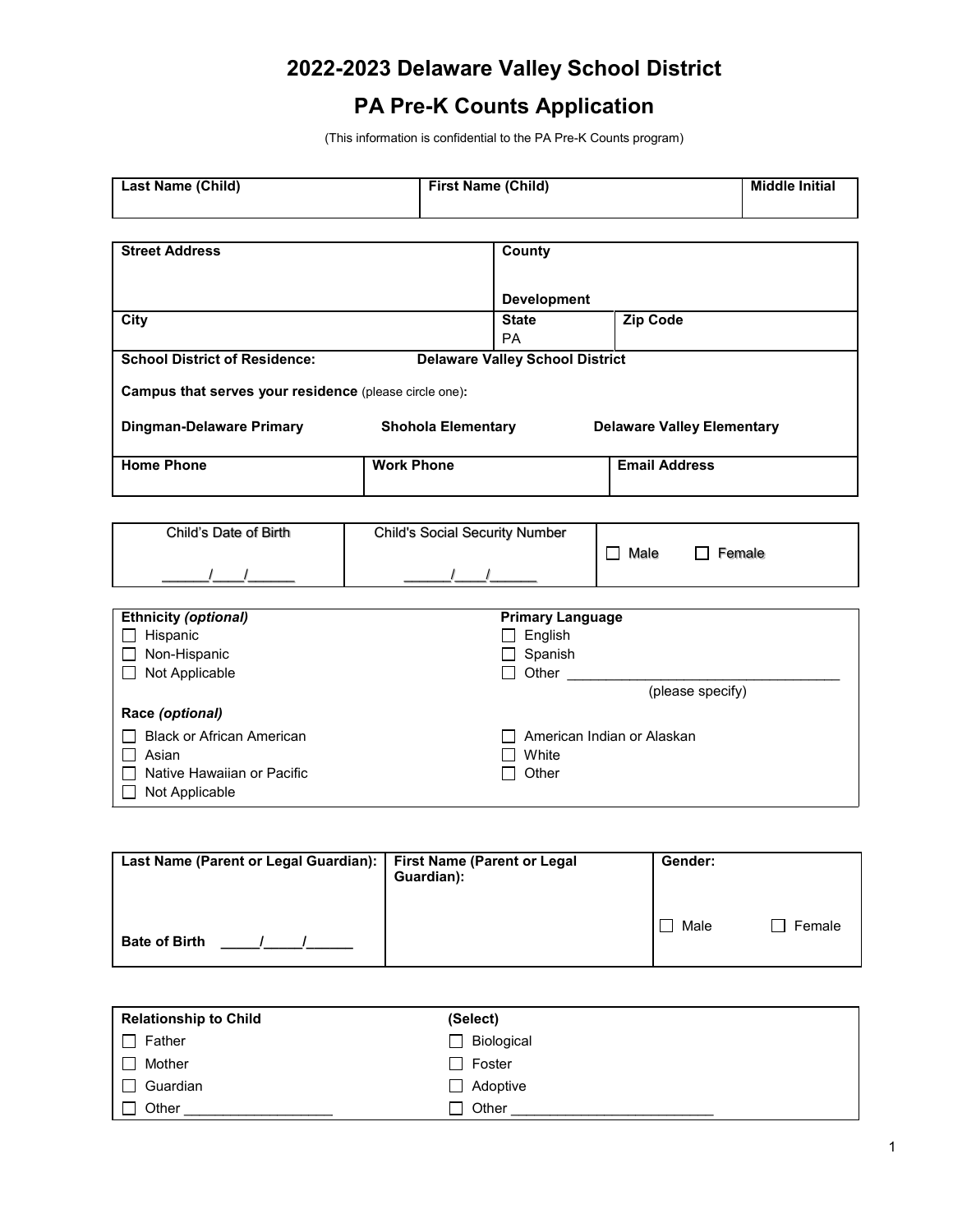| Role to child:                                                                                                                                                                                                                                                                                                                              |                                                                            |
|---------------------------------------------------------------------------------------------------------------------------------------------------------------------------------------------------------------------------------------------------------------------------------------------------------------------------------------------|----------------------------------------------------------------------------|
| $\Box$ Primary Guardian                                                                                                                                                                                                                                                                                                                     | Legal Guardian                                                             |
| □ Secondary Guardian                                                                                                                                                                                                                                                                                                                        | Other                                                                      |
| What is the highest education level of Parent or Legal Guardian? (check only one).<br>$\Box$ Up to 8 <sup>th</sup> Grade $\Box$ 9 <sup>th</sup> to 11 <sup>th</sup> Grade $\Box$ High School Diploma<br>$\sqcup$ GED<br>$\Box$ Associate's Degree $\Box$ Bachelor's Degree<br>$\square$ Some College<br>$\Box$ Graduate/Professional School | $\Box$ Vocational or Technical Program after high school<br>$\Box$ Unknown |
| What is the highest education level of the birth mother (if not already listed)<br>$\Box$ Up to 8 <sup>th</sup> Grade $\Box$ 9 <sup>th</sup> to 11 <sup>th</sup> Grade $\Box$ High School Diploma<br>$\sqcup$ GED<br>□ Associate's Degree □ Bachelor's Degree<br>$\square$ Some College<br>$\Box$ Graduate/Professional School              | $\Box$ Vocational or Technical Program after high school<br>$\Box$ Unknown |
| What is the employee status of the Parent/Guardian? (Select all that apply)<br>$\Box$ Full Time (30 hours/week and over)<br>$\Box$ Part Time (Fewer than 30 hours a week)<br>$\Box$ More than one Part-Time Job<br>Seasonal                                                                                                                 | <b>Student Full Time</b><br><b>Student Part Time</b><br>No Employment      |

### **Other Child Eligibility Risk Factor Criterion** *(Must check all that apply):*

| $\Box$       | Behavioral Supports: A child who was referred to PA Pre-K Counts from an appropriately credentialed health<br>or mental health practitioner who is not employed by the PA Pre-K Counts program; a child who is receiving<br>mental health treatment. Additional verification beyond the interview is required.                                                                                                                                                                                                                                                                                                                                                                                                                                                                                             |  |  |  |
|--------------|------------------------------------------------------------------------------------------------------------------------------------------------------------------------------------------------------------------------------------------------------------------------------------------------------------------------------------------------------------------------------------------------------------------------------------------------------------------------------------------------------------------------------------------------------------------------------------------------------------------------------------------------------------------------------------------------------------------------------------------------------------------------------------------------------------|--|--|--|
| $\Box$       | Child Protective Services: A child who is a foster child, a kinship care child or receiving Children and Youth<br>services.                                                                                                                                                                                                                                                                                                                                                                                                                                                                                                                                                                                                                                                                                |  |  |  |
| $\Box$       | Education Level of Guardian: Does not have high school diploma or GED or post-secondary degree.                                                                                                                                                                                                                                                                                                                                                                                                                                                                                                                                                                                                                                                                                                            |  |  |  |
| $\Box$       | English Language Learner: A child whose first language is not English and who is in the process of learning<br>English is considered an English Language Learner.                                                                                                                                                                                                                                                                                                                                                                                                                                                                                                                                                                                                                                          |  |  |  |
| $\Box$       | Individualized Education Plan (IEP): A child who is currently enrolled in the Preschool Early Intervention<br>program with an active IEP. Verification would be a copy of the IEP or other source of documentation from the<br>parent or Early Intervention provider.                                                                                                                                                                                                                                                                                                                                                                                                                                                                                                                                      |  |  |  |
| $\Box$       | Incarcerated Parent: A child for whom one of the child's parents is currently in prison.                                                                                                                                                                                                                                                                                                                                                                                                                                                                                                                                                                                                                                                                                                                   |  |  |  |
| $\mathsf{L}$ | Homeless: A child who lacks a fixed, regular, and adequate nighttime residence due to one of the following:<br>A. Children who are sharing the housing of other persons due to loss of housing, economic hardship, or<br>a similar reason; are living in motels, hotels, or camping grounds due to lack of alternate<br>accommodations; are living in emergency or transitional shelters; are abandoned in hospitals; or are<br>awaiting foster care placement;<br>B. Children who have a primary nighttime residence that is a public or private place not designed for or<br>ordinarily used as a regular sleeping accommodation for human beings;<br>C. Children who are living in cars, parks, public places, abandoned buildings, substandard housing, bus<br>or train stations, or similar settings. |  |  |  |
| $\Box$       | Migrant (Non-Immigrant)/Seasonal Student: A migrant child has moved from one school district to another<br>in order to accompany or to join a migrant parent or guardian, who is a migratory worker or migratory fisher,<br>within the preceding 36 months, in order to obtain temporary or seasonal employment in qualifying agricultural<br>or fishing work including agri-related businesses such as meat or vegetable processing, working in nurseries<br>such as Christmas and evergreen trees farming.                                                                                                                                                                                                                                                                                               |  |  |  |
| $\Box$       | Teen Mother: A child whose mother was under the age of 18 when the child was born.                                                                                                                                                                                                                                                                                                                                                                                                                                                                                                                                                                                                                                                                                                                         |  |  |  |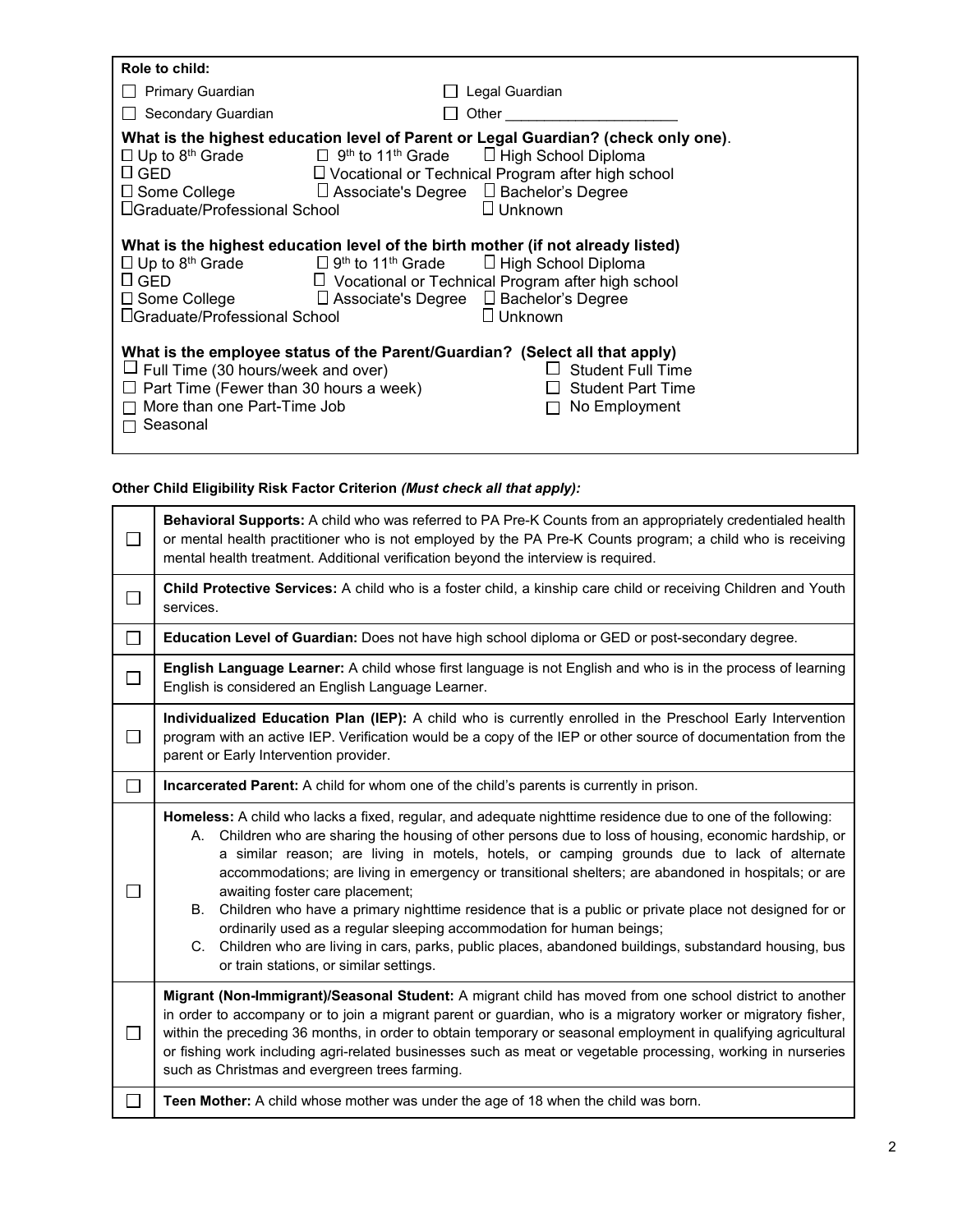**To the best of my knowledge, the information provided is accurate. I understand that I may be asked to verify or substantiate information provided.** 

| <b>Parent/Guardian (Signature)</b>       | <b>Date</b> |  |
|------------------------------------------|-------------|--|
|                                          |             |  |
|                                          |             |  |
|                                          |             |  |
|                                          |             |  |
|                                          |             |  |
|                                          |             |  |
| <b>Parent/Guardian Name (Print Name)</b> |             |  |
|                                          |             |  |
|                                          |             |  |
|                                          |             |  |
|                                          |             |  |

#### **FOR INTERNAL USE ONLY**

| <b>Household (Family) Size</b> |  |                          |          |  |  |  |  |
|--------------------------------|--|--------------------------|----------|--|--|--|--|
|                                |  | $\overline{\phantom{a}}$ | $\prime$ |  |  |  |  |
|                                |  |                          |          |  |  |  |  |

| Actual Annual Verified Gross Household (Family) Income: \$ |  |
|------------------------------------------------------------|--|

*(Attach copies of documents used to verify income prior to enrollment)*

Family income is at or below 300% of federal poverty level (required risk factor). Consider all sources of income.  $\Box$ See *Federal Poverty Level Guidelines* relative to family size (must be verified prior to enrollment).

**Staff Verifying Income and Risk Factors (Signature) Date** 

**Staff Verifying Income and Risk Factors (Print Name)**